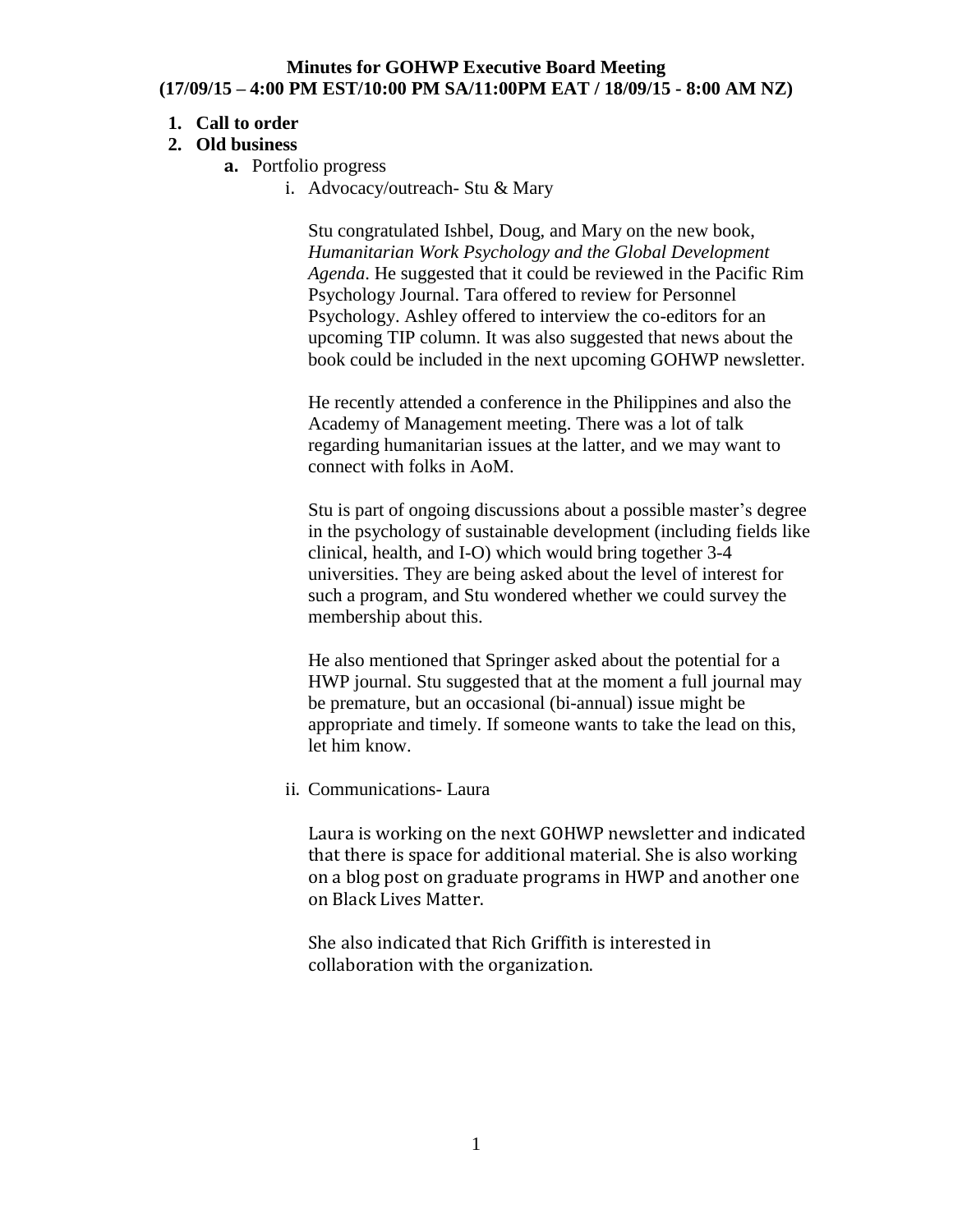#### **Minutes for GOHWP Executive Board Meeting (17/09/15 – 4:00 PM EST/10:00 PM SA/11:00PM EAT / 18/09/15 - 8:00 AM NZ)**

iii.Member value- Tara

We currently have 374 members, and the membership database is now up to date following the influx of new members from the IAAP announcement. Tara added everyone to the membership regardless of their area of specialization (there were some who seemed to be unconnected to work psychology), so no applicant was denied membership.

**b.** End-of-year report

Ashley asked for portfolio progress from each of us so that this year's annual report can be created and shared with us for revisions.

## **3. New business**

**a.** Elections- Doug

We have exactly one nominee for each open seat:

- Chair Ashley Hoffman
- Vice Chair Drew Mallory
- Executive Board Christopher Beukes, Bobbie Murray, and Tom Diamante
- Student Representative Sheridan Trent

We have all the biographical information and the time commitment verification from all nominees so the election survey is ready to be built in Qualtrics. Elections are due to start on October 1st.

**b.** By-laws changes

Ashley suggested incorporating the two by-laws changes we have discussed

- Add in 1-year Past Chair position
- Some language that clarifies that the board can send out a call for volunteers or may appoint members to get involved in particular work that the board has. Ines suggested limiting the number of individuals who could be brought on this way.

Ashley will draft up proposed language for the by-laws revisions and send it out to the